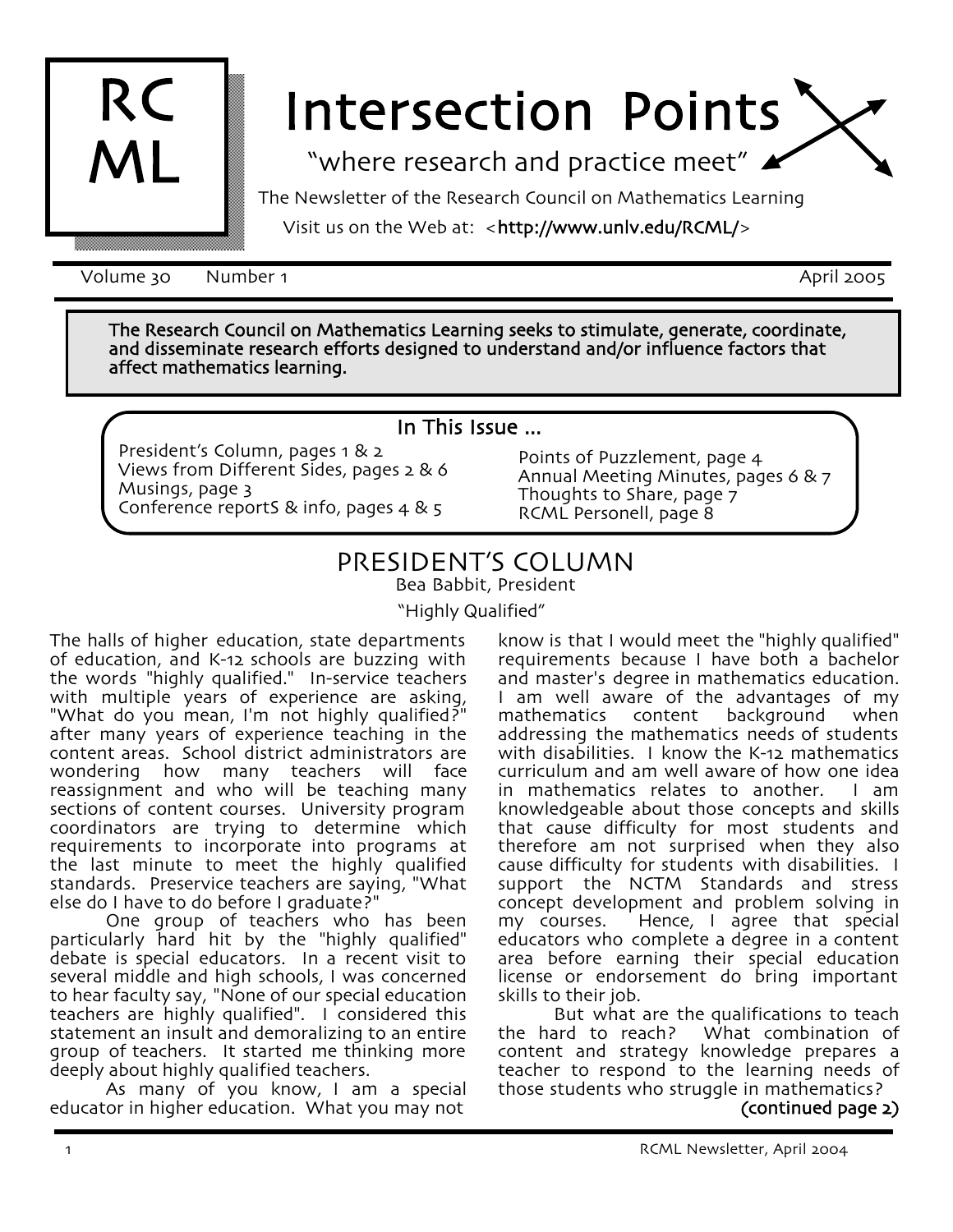#### PRESIDENT'S COLUMN, continued from page 1

Let me give you some examples that became apparent while I did the background research to write a chapter on teaching geometry to elementary students. A special educator will always consider the reading level and vocabulary difficulty of any instructional material that they use. No mathematics methods text that I reviewed discussed the challenge<br>of bringing terms like "guadrilateral" and of bringing terms like "quadrilateral" and "parallelogram" into a primary mathematics text. Special educators know that a subgroup of students with learning disabilities struggle to interpret pictures and diagrams. No mathematics methods text even suggested that students might have difficulty interpreting line drawings of threedimensional figures. Special educators know that students with disabilities often reason more concretely than their age-level peers. While writing the geometry chapter, I confronted numerous questions on how to teach a concept to young children without the reasoning level or knowledge base of older students. For example, how does a child draw parallel lines without knowledge<br>transversals? Students with disabilities stru Students with disabilities struggle when key concepts are inferred instead of directly taught. In addition, they often have difficulty imagining the effects of movement. In my review, elementary mathematics texts were universally poor in presenting transformation content. Figures were sometimes flipped across a side of the figure and sometimes across an imaginary line. Figures were rotated about inferred points on or off a figure. In no examples that I reviewed did the teacher's manual explain the importance of clearly establishing the point of rotation or the transformation line. In addition, no teacher's manual suggested that some students have difficulty imagining the effects of movement and may need to perform the transformation to determine its outcome.

There are some things that teachers who work with students who struggle know and that knowledge can compliment the math content and math pedagogy knowledge of math teachers. In an ideal world, all teachers would be "highly qualified" in all subjects but in the real world it might be best to collaborate to provide quality education to all students.

When it comes to collaboration, let me thank all those who were involved in putting on such a great conference in Little Rock. We appreciate your detailed planning and constant attention to everyone's needs during the conference. The presentations were interesting, the discussions were thoughtful, and the camaraderie was delightful.

# Views from Different Sides

by Sheryl Maxwell, Past President

I have known this mathematics education organization known as RCML from many perspectives. As a graduate student, mature in age but a novice in experience, I stumbled<br>with the letters that signified the with the letters that signified the organization [RCDPM] reverting to spitting out the name to uncover the acronym. In those days, I viewed any presenter with awe; the meeting of the "Big Whigs" on Thursday behind closed door as the nucleus of the organization; with the rest of us members having various statures. I certain was one of the pawns, a lesser chessman.

Later, as I presented more mathematics education topics at conferences, I became more confident as a contributor to the organization. These were my days of growth in learning about the establishment. Then, one day I was asked to run for the conference committee. Did the hierarchy really trust me with an office? Although I struggled with what I was to do, I became more aware of the organizational aspects, viewing members as friends and colleagues, no matter their stature.

When I volunteered to host an annual conference, it took a major leap of faith, both in my own capabilities and with the RCML finances. Although I desired to develop a conference of excellent quality, I didn't want the Memphis Conference to be a financial drain on RCML. With a successful conference behind me, with a net gain of \$300, I continued on having attained much knowledge and wisdom.

As I ran for the office of President of RCML and became the President-Elect, I recognized that I had never served on the Executive Board of the organization. How would I learn about the inter-workings of the organization? I had so many questions, but found that by reading the constitution and by-laws and working with the then current President, Ginny Usnick, and the executive board, I became educated.

As the President of RCML during the past two years, I have watched others, both executive board members and other members, learn as I had about RCML. To me, our focus of friendliness to others remains

(continued, page 7)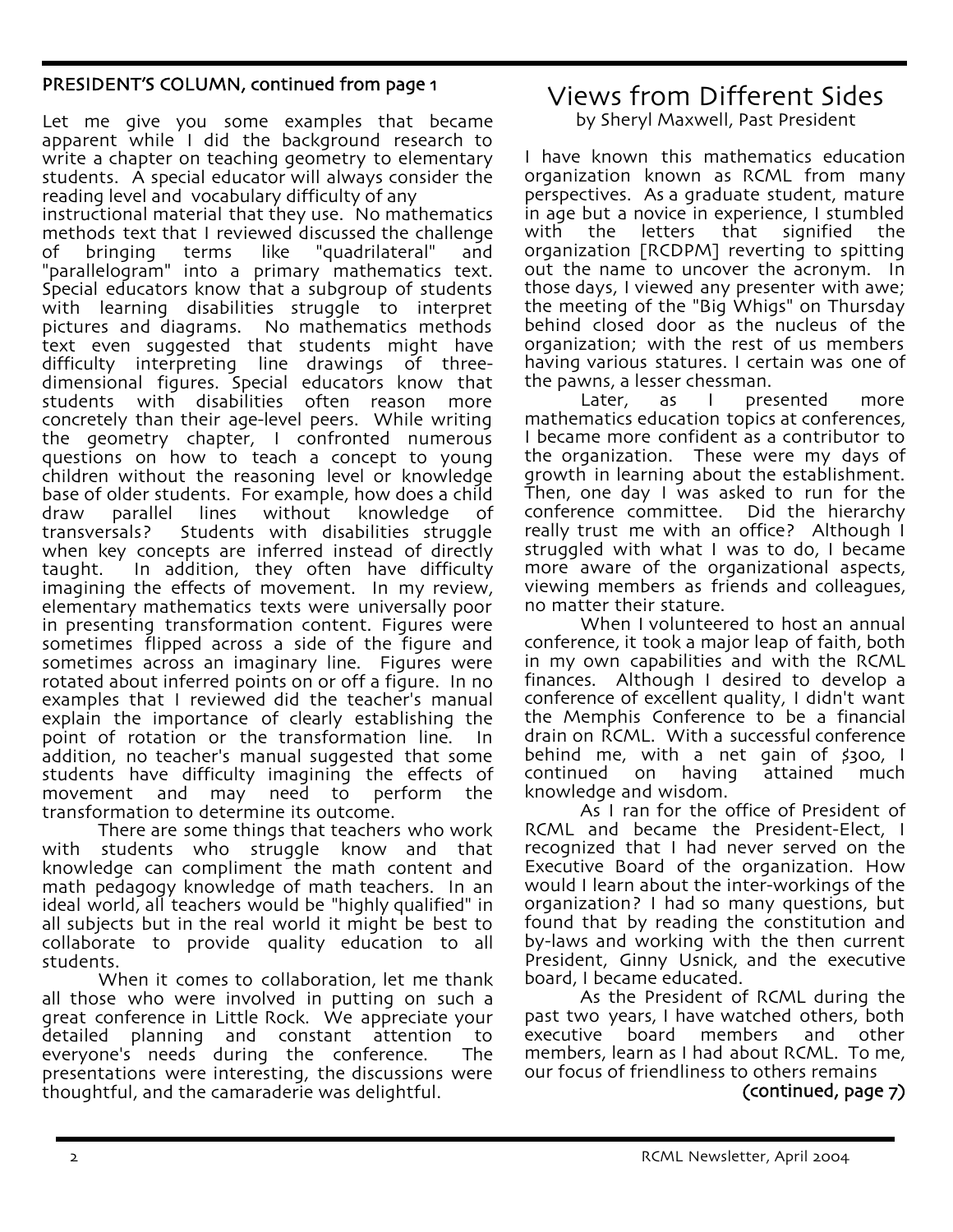This, present column is my 9th, and last column. I thought it fitting to end my contributions to the column as the "mantle"<br>of editorship of Intersection Points has passed from Dan<br>Brahier to Mike Naylor, and fresh, new blood would reenergize the newsletter. Knowing



Mike's versatility and creativity, I don't doubt that he has a number of new ideas he is going to share, so that forthcoming issues of Intersection Points will have no dearth of novel, interesting, instructive and insightful ideas!

Since 2002, I have had the privilege of sharing my views in the Musings column of Intersection Points, a total of 8 times. A list of the titles and corresponding years of their publication is given below:

1. (2002). Appreciating the beauty of math. RCML Intersection Points, 27(2).

2. (2002). A new fanaticism, pure arrogance, or sheer naiveté? RCML Intersection Points, 27(3).

 $(2003)$ . The prisoner's dilemma. RCML Intersection Points, 28(1).

4. (2003). Making mathematics relevant. RCML Intersection Points, 28(2).

5. (2003). Mentoring mathematics online. RCML Intersection Points, 28(3).

6. (2004). Meeting the needs of the Y generation. RCML Intersection Points, 29(1).

7. (2004). Standardized assessment and constructivist-based teacher preparation: Strange bedfellows? RCML Intersection Points, 29(2).

8. (2004). Implications and consequences of the No Child Left Behind Act. RCML Intersection Points,  $29(3)$ .

As can be seen, I have shared views ranging from the importance of appreciating the beauty of math to the (perhaps intractable?) problems associated with some policy mandates.

My fond hope has always been that fellow RCML members would reflect on what was written, and perhaps even respond to some of my

views. While the latter hope has remained unfulfilled, I do hope the former did not go unfulfilled!

As RCML members, we have always been mindful of research that serves to help the practitioner who has the responsibility of facilitating the learning of math. Also, in most of our conferences, it has been a practice to invite speakers who share their insights on making connections between math and other<br>disciplines. In other words, RCML has In other words, RCML has emphasized the meaningful learning of math. Now, however, math educators are being bombarded by powerful forces that seem intent on an agenda built on a very narrow perception of what it means to be mathematically literate. It looks as if being mathematically literate is being equated to competent performance in standardized exams, and the only credible research is that from the positivist paradigm. So, where do we go from here?

As befits the title of this column, let me end by asking some questions for consideration by our RCML members.

1. Are you concerned about the directions taken by policy makers vis-à-vis how math teaching and math education research are to be conducted? If so, what can RCML do to redress/resolve any issues regarding math teaching and research?

2. Given that membership is our lifeblood, what steps can be taken to increase our membership?

3. How can we encourage new education faculty (especially math ed, special ed, etc) and current graduate students to become members, and how can we support their research efforts?

4. What can be done to ensure reasonably- sized audience/participation, especially towards the last day of the RCML conference? (Remember the times when we had hardly 3 people for some of the Saturday presentations?)

Once again, thank you for the privilege of allowing me to share my "musings," and good luck to Mike Naylor in his new role of newsletter editor!

Thank you, Ram, for your fine work on this column for the past <sup>3</sup> years. We will miss your thought-provoking ideas! – mn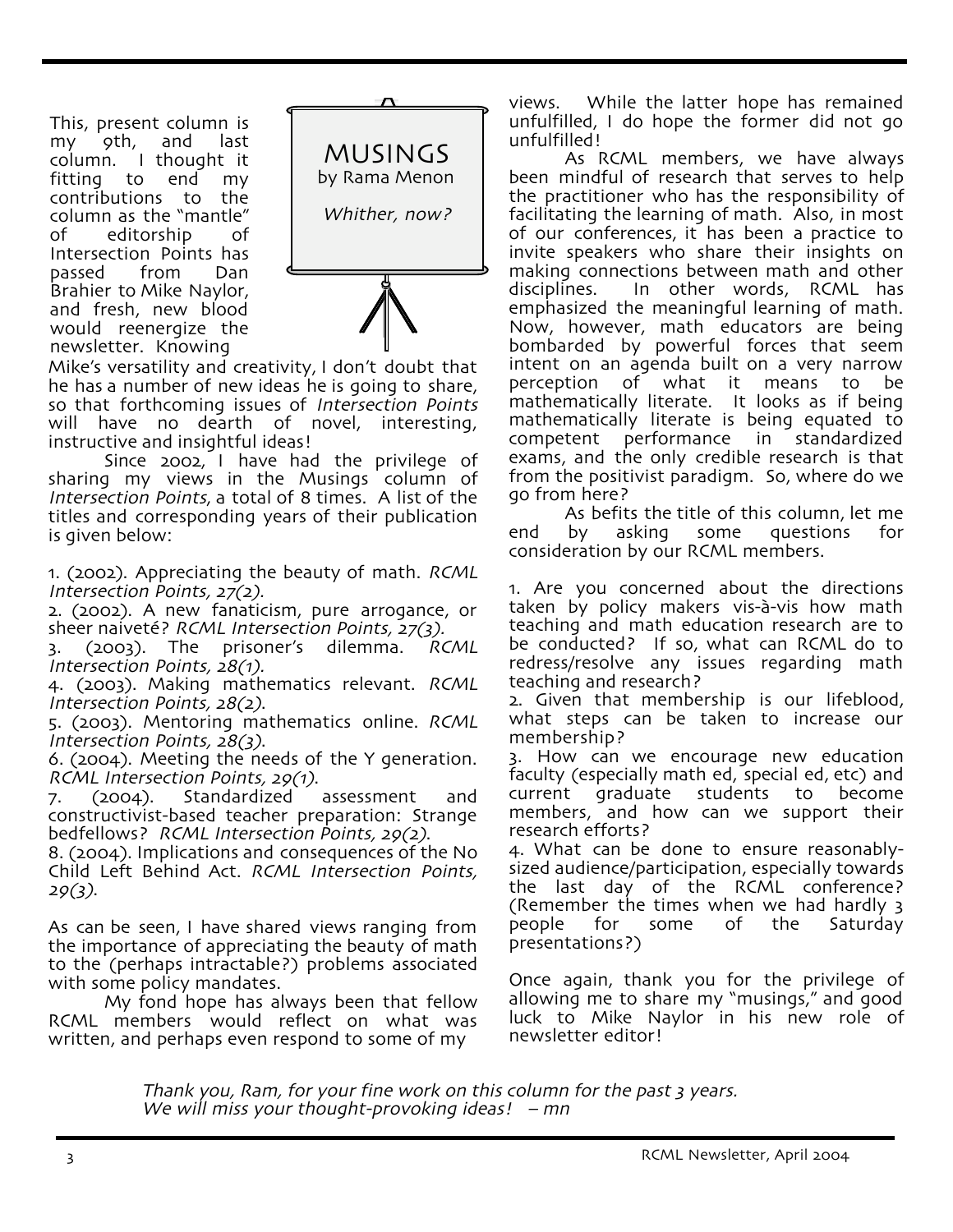## RCML in North Little Rock Conference 2005 Report by Linda Griffith

The thirty-first Annual RCML Conference was held in North Little Rock, Arkansas at the Wyndom Hotel on February 24-26. By all accounts the conference was very successful. Seventy mathematics educators gathered together to share research finding and learn from each other.

The birds-of-a feather discussion groups that were so popular at the 2004 conference made a triumphant return this year. On Thursday evening after registering and enjoying a reception, three groups formed around the topics of Technology, Teacher Education, and Beginning Research-Collaborating in Research. These round table conversations were lively and created an atmosphere of collegiality that lasted throughout the conference.

On Friday morning the sessions began with a keynote by Dr. Michael Naylor. His talk entitled *Abacaba-Dabacaba* enthusiastically received and enjoyed greatly by the audience. During the day on Friday 33 papers presented. The luncheon business meeting was also held. At 5:00 pm that afternoon Jaynette Huff, master quilter,<br>presented a session entitled Mix It<br>Up—Arkansas, Mathematics and Quilts. Up—Arkansas, Mathematics and Quilts. Evaluations indicate that the participants found this session very entertaining and informative. After dinner the Wilson lecture<br>was delivered by Dr. David Peterson. professor of mathematics at the University of Central Arkansas. He was joined by his wife Donna and presented a session that focused on mathematics, music and dance. The music and dance of the Ozarks were featured in this session. Participant evaluations also indicated

that this was an extremely popular session. On Saturday morning Constance Kamii gave the keynote following the continental breakfast. Again the evaluations indicated that this session was found to be very informative and worthwhile. The title of her talk was The Harmful Effects for Teaching<br>"Carrving" and "Borrowing". Another 15 "Carrying" and "Borrowing". papers were presented on Saturday morning.

After sharing a final lunch together the conference adjourned for another year.

Expenses for the conference totaled \$8268.89 and conference registrations totaled \$8900. So we are happy to report that the conference produced revenue of \$631.11. Our goal was to be sure that the conference was selfsupporting and we are happy that we were able to succeed.

The conference committee would like to take this opportunity to thank all who participated in the conference for making it such a success. We greatly enjoyed having RCML in Arkansas. It is time to start looking forward to next years conference in Las Vegas.

#### Points of Puzzlement by Michael Naylor

#### MIDPOINTS AND GRIDPOINTS

How can 5 points be placed on a square lattice so that no midpoints between any pair of points lies on a lattice point?

In other words, place 5 points on the intersection points of the grid lines of a square grid so that if you connecct all of the points with line segments and find all midpoints of those segments, none of the midpoints will lie on an intersection point on the grid.

Here's an example that almost works:



Points A, B, C, D, and E are arranged on a square grid with *nearly all* midpoints between pairs of points not on an intersection point. However, the midpoint of segment AC (indicated with a hollow circle) lies on a gridpoint, so this is not a solution. Email your solution to

mnaylor@cc.wwu.edu. Best solutions win valuable intrinsic rewards.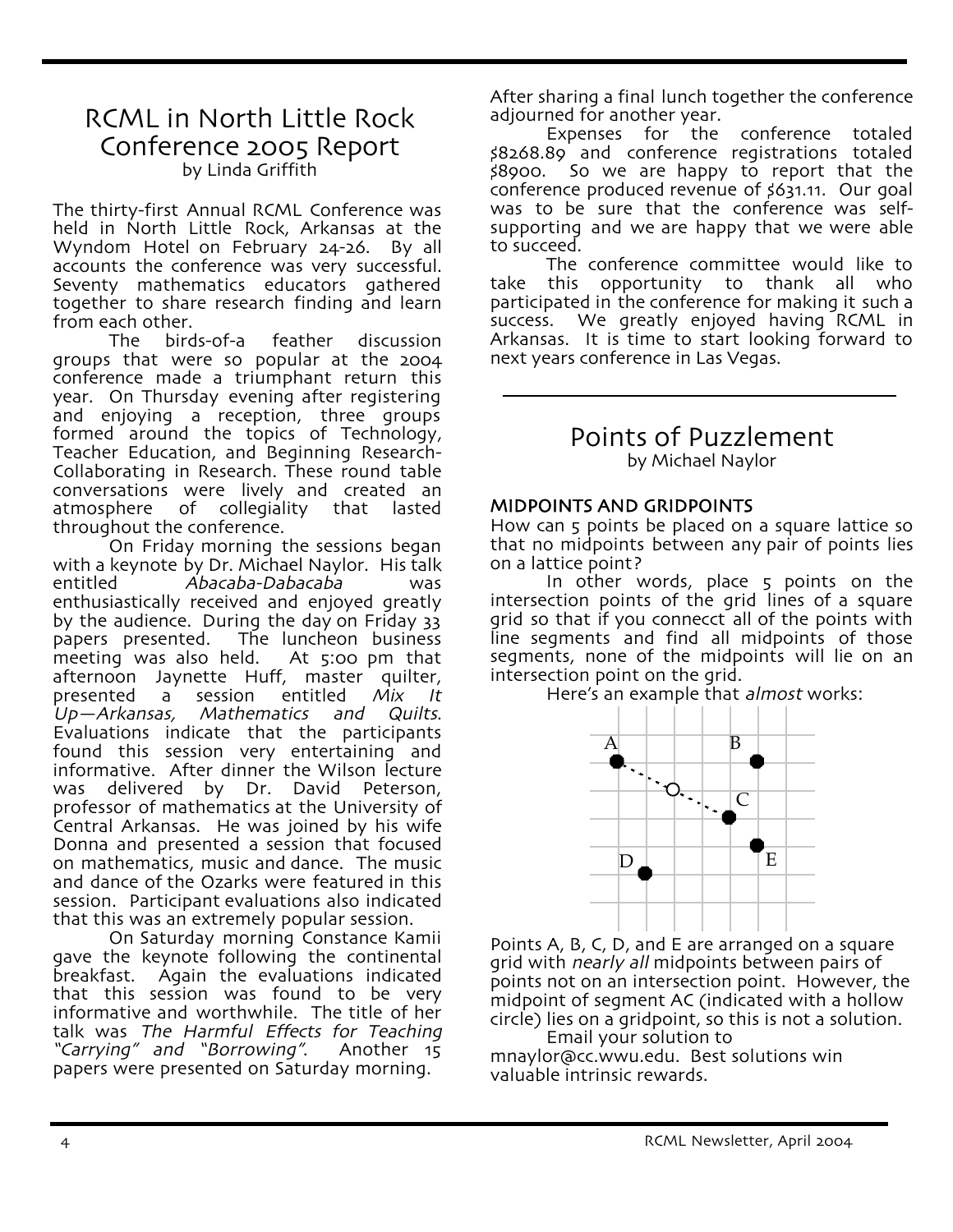| RCML Speaker Proposal Form |
|----------------------------|
| 33nd Annual Meeting        |
| Las Vegas, Nevada          |
| February 24-26, 2005       |

PROPOSALS DUE September 30, 2005, and may be submitted via the WEBSITE, or FILL OUT THIS PAGE AND EITHER MAIL, EMAIL, OR FAX IT TO:

Jeff Shih, Program Co-chair Phone: (702) 895-4984 C&I, COE, UNLV Fax: (702) 895-4898 Las Vegas, NV 89154-3005

Email: jshih@unlv.nevada.edu

Sessions will likely be 40-45 minutes in length.

Name: Position/Title:

Preferred Mailing Street Address:

City: State: Zip:

Preferred Telephone: E-Mail Address:

Topic Area:

Title of Presentation (Limited to 75 characters):

Type of Presentation: Single Paper, Panel, or Other (Describe Below)

Theme Area(s): Diagnosis/Assessment, Instructional Tools & Strategies<br>Special Education, Teacher Education, or Other (Describe Below)

How will this presentation address the mission of RCML? (Short Paragraph) (Mission: RCML seeks to stimulate, generate, coordinate, and disseminate research efforts designed to identify, understand and affect factors which influence mathematics learning.)

Abstract of the Proposal:

Presentation abstract suitable for program booklet (no more than 50 words):

Co-Presenter(s) (If applicable): Co-Presenter(s) Address: Co-Presenter(s) E-Mail Address: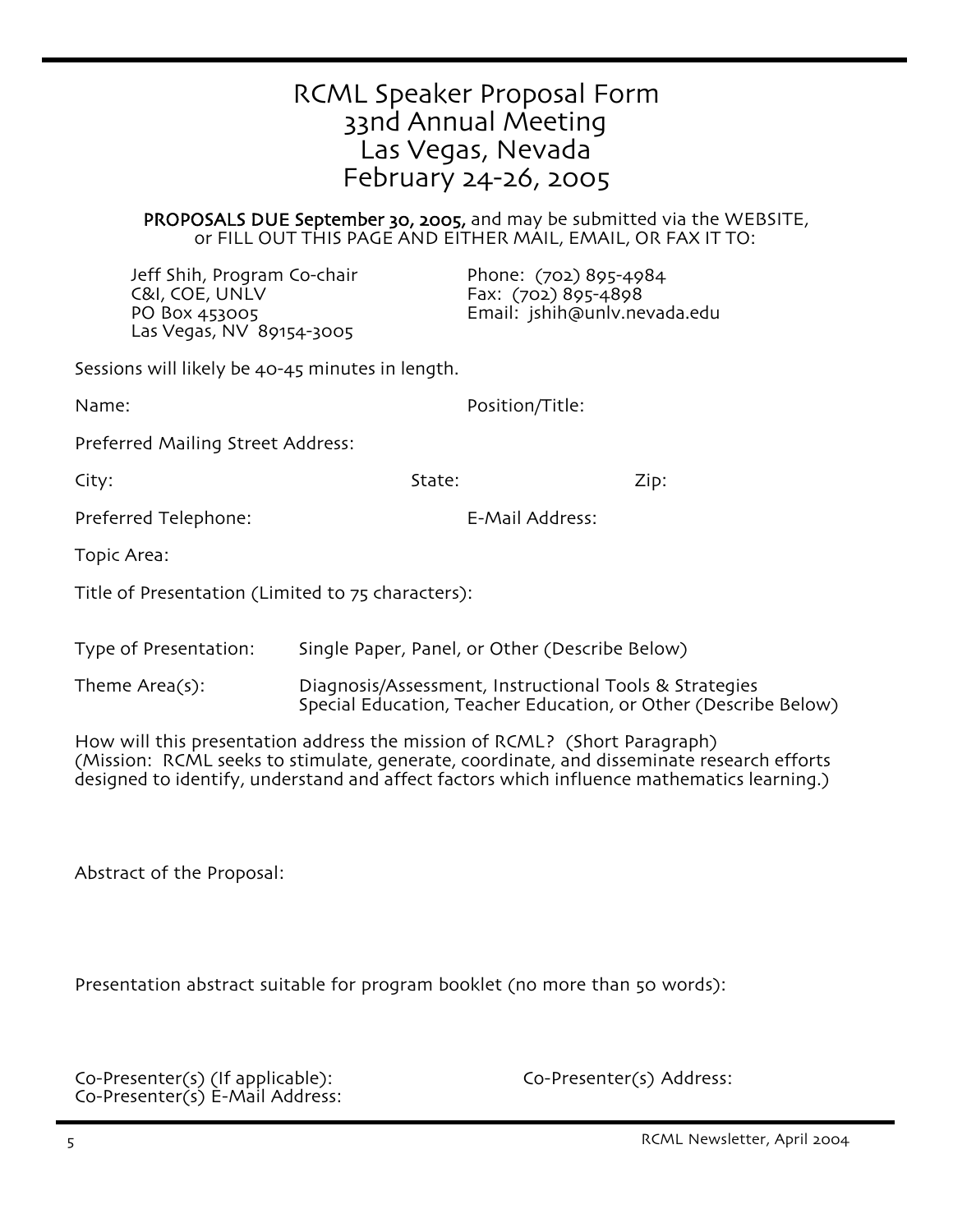# Minutes: RCML Annual General Meeting February 25, 2005

President Sheryl Maxwell called the meeting to order at 12:10 p.m. The meeting was held in the Silver City Room of the Little Rock Wyndham Hotel. President Maxwell introduced her board: President-Elect Bea Babbitt, Vice President for Conferences David Davison, Vice President for Publications Alan Zollman, Treasurer Winifred Mallam, Secretary Sue Brown, Newsletter Editor Dan Brahier and Membership Coordinator Roland Pourdavood.

#### Item 1: Approval of Minutes for 2004 Meeting

The minutes of the annual meetings are published in the April issue of Intersection Points, they are included on the RCML website and they are posted at the Annual Conference in the registration area. Pat Lamphere Jordan called for approval of the minutes. David Davison seconded the motion. The minutes were approved.

#### Item 2: Treasurer's Report

Winifred Mallam presented the Profit and Loss report for 2004. RCML had approximately \$3,000 in income generated by membership dues and \$8,000 in income generated by program registration. Expenses incurred during the<br>calendar year 2004 for the 2004 conference, Focus, office supplies, postage, printing, and web<br>master honorarium totaled approximately totaled approximately \$14,000. When income generated by interest and back service charges were calculated, the net result was a loss of approximately \$1,500 for the period January through December 2004. The total assets of RCML in both operating and conference accounts are approximately \$31,000. Pat Lamphere Jordan moved that the treasurer's report be accepted and Dixie Metheny seconded the motion. The motion passed unanimously.

#### Item 3: President's Report

Sheryl presented Dan Brahier with a plaque in recognition for his outstanding<br>accomplishments as RCML Newsletter Editor. She also announced that Michael Naylor is the new Newsletter Editor.

Sheryl presented Sue Brown and Alan Zollman with plaques recognizing their contributions to RCML as Secretary and Vice

President for Publications. She also presented nameplates to the 2005 Conference Committee Chairs: Linda Griffith, Carolyn Pinchback, and

Sheryl announced that if you are on the program, you are expected to attend the conference and for future conferences there will be an early and late registration fee. The early fee is to encourage members to register early so that the conference committee will have a better feel for the number of people attending the conference. This will assist the committee in

Roland Pourdavood reported that RCML has 210 members and 15 new members.

#### Item 4: Vice President for Conferences Report

David Davison announced that there were no paper awards this year. The papers submitted do not meet the criteria for acceptance. Next year the due date for paper submissions is January 1. David encouraged everyone to submit his or her articles to Jean Schmittau,<br>Focus editor. David thanked outgoing Focus editor. David thanked outgoing Committee members Carolyn Pinchback and Sandy Johnson.

The 2006 RCML Conference will be in Las Vegas. The conference chair is Bill Speer. Cochairs are Virginia Usnick, Jeff Shih, and Marilyn Ford. The conference will be held February 23- 25. It will be located at the International Gaming Institute with the AmeriSuites as the conference hotel. Ginny Usnick distributed the call for papers.

Possible sites for future conferences are Cleveland, Central Florida, Texas and Nashville.

#### Item 5: VP for Publications Report

Alan Zollman thanked Dan Brahier for his work as Newsletter Editor. He announced that Dan, who began as editor in 1998, is retiring as

Alan announced that members should have received the Spring 2005 Focus. He thanked Sheryl Maxwell, Bill Speer and Ginny Usnick for their help with the journal. Focus is now an international journal.

Alan thanked Web Site Editor Ryan Speer. Ryan does a wonderful job of updating the website, posting items on the site almost immediately.

(continued, page 7)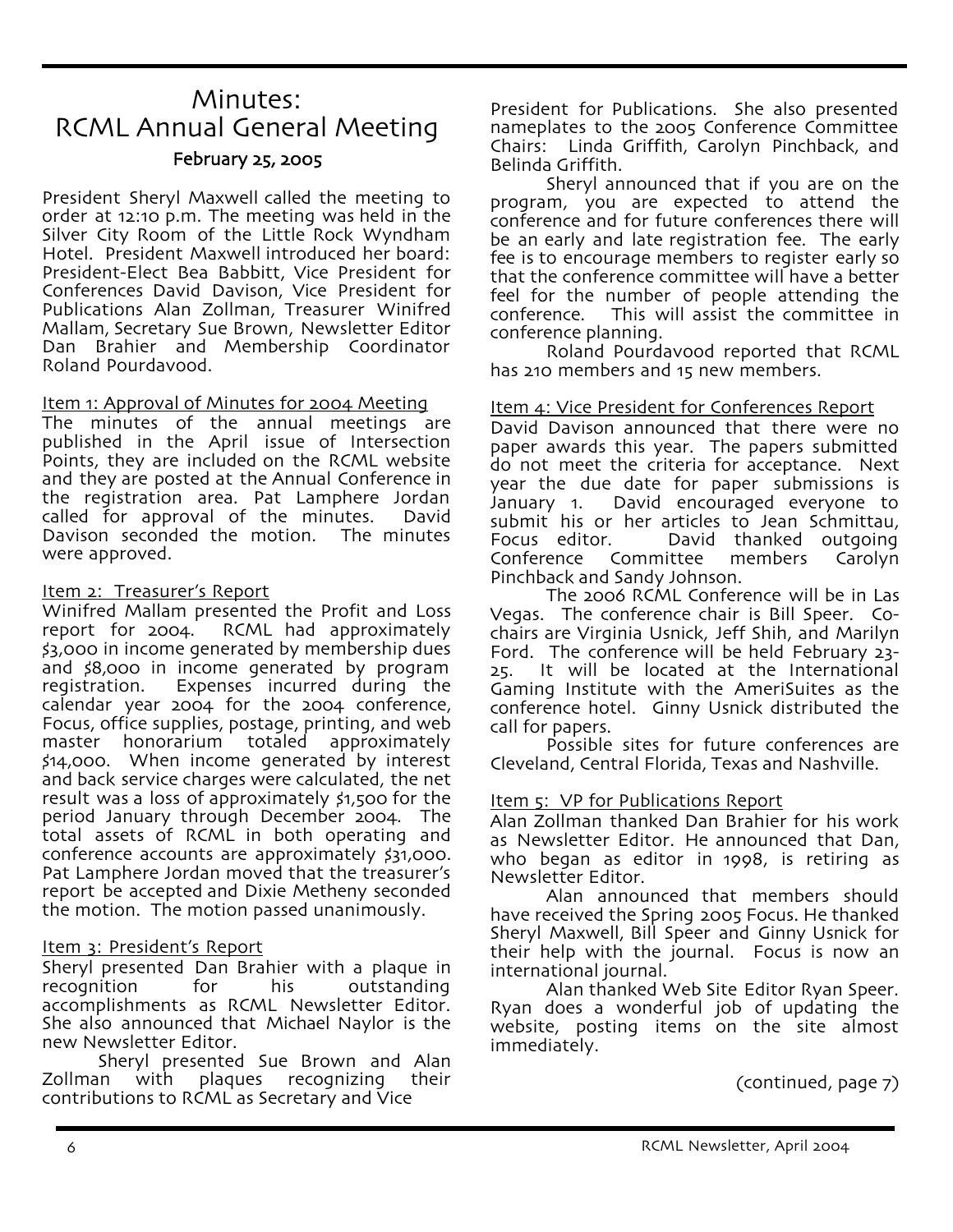# Thoughts to Share from Birds of a Feather by Alan Zollman

At the RCML 32nd Annual Meeting in Little Rock, there were three "Birds-of-a-Feather" sessions at the beginning of the conference. The purpose was to provide opportunities to meet in an open forum with other RCML members to discuss issues of interest and to share research ideas. One session focused on Below is a listing of the participants' consensus of the positive aspects and the negative concerns of working in Teacher Education.

Teacher Education Concerns:

- Too much testing exists now
- High teacher turnover Lack of quality teacher applicants
- Lack of time for pedagogy
- Physical limitations technology, manipulative storage
- Time limitations with students
- Disconnect between math and education departments
- "Can't do math" the self defeating attitudes by some students
- Lack of Standards-Based Classrooms for placement of students
- Challenge of the mentality that views teachers as technicians rather than creators of curriculum
- The politics of higher education: more interest in getting grant money and not in how the money is to be used

Teacher Education Positives:

- The trend towards more collaboration within and with other areas
- The opportunity to transform students' beliefs and ideas
- More awareness of access and equity now exist
- Shift to more active learning and better use of questioning
- Research of learning has expanded
- Problem solving with multiple methods is commonplace
- "Aha" moments of discovery to share with students
- More interactive classrooms (manipulatives; discussion)
- Chance to work with teacher in the field from pre-service to in-service
- Education is an act of love and math education is no different - opportunity to help students recognize and act on this

#### VIEWS, continued from page 2

our greatest asset. I thank each of you for your continued support of this organization. Thanks for letting me serve in the capacity as President for two years in this national mathematics education group.

As Past-President of RCML, I'll view RCML differently. However, I will be continuing to support aspects of this organization in other dimensions or from another perspective. I will be serving on the Executive Board and am the Chairman of the Nominations Committee this year. Consequently, let me know how you desire to serve in this organization. I wish each of you continued professional growth as mathematics education colleagues during the coming year and always.

Thank you Sheryl for your past and continuing efforts to make RCML a success! – mn

#### MINUTES, continued from page 7

#### Item 6: New Business

Bea Babbitt assumed the Presidency. She presented Sheryl Maxwell with a plaque recognizing her outstanding contributions to RCML as president.<br>Bea thanked

Bea thanked the 2005 Conference organizers: Linda Griffith, Carolyn Pinchback, and Belinda Griffith.

She introduced the new board members: Vice President for Publication: Anne Reynolds, Secretary: Diana Perdue (not in attendance), Conference Committee: Robert Capraro and Jeff

Shih

Continuing members are Past-President Sheryl Maxwell and Vice President for Conferences David Davison. Bea announced that RCML will be electing a new President Elect, Vice President for Conferences, Treasurer, and two Conference Committee members. She asked the members to consider running for office and distributed nomination forms.

Bea asked all first time attendees to stand and welcomed them to RCML. She announced that the special session on quilts would begin at 5 p.m. and reminded members to attend the Saturday morning breakfast at 7 a. m. Constance Kamii will speak at 7:30 a.m.

There was no further new business and President Bea Babbitt closed the meeting at 1:20 p.m. Submitted March <sup>22</sup> by Sue Brown for Diana Perdue